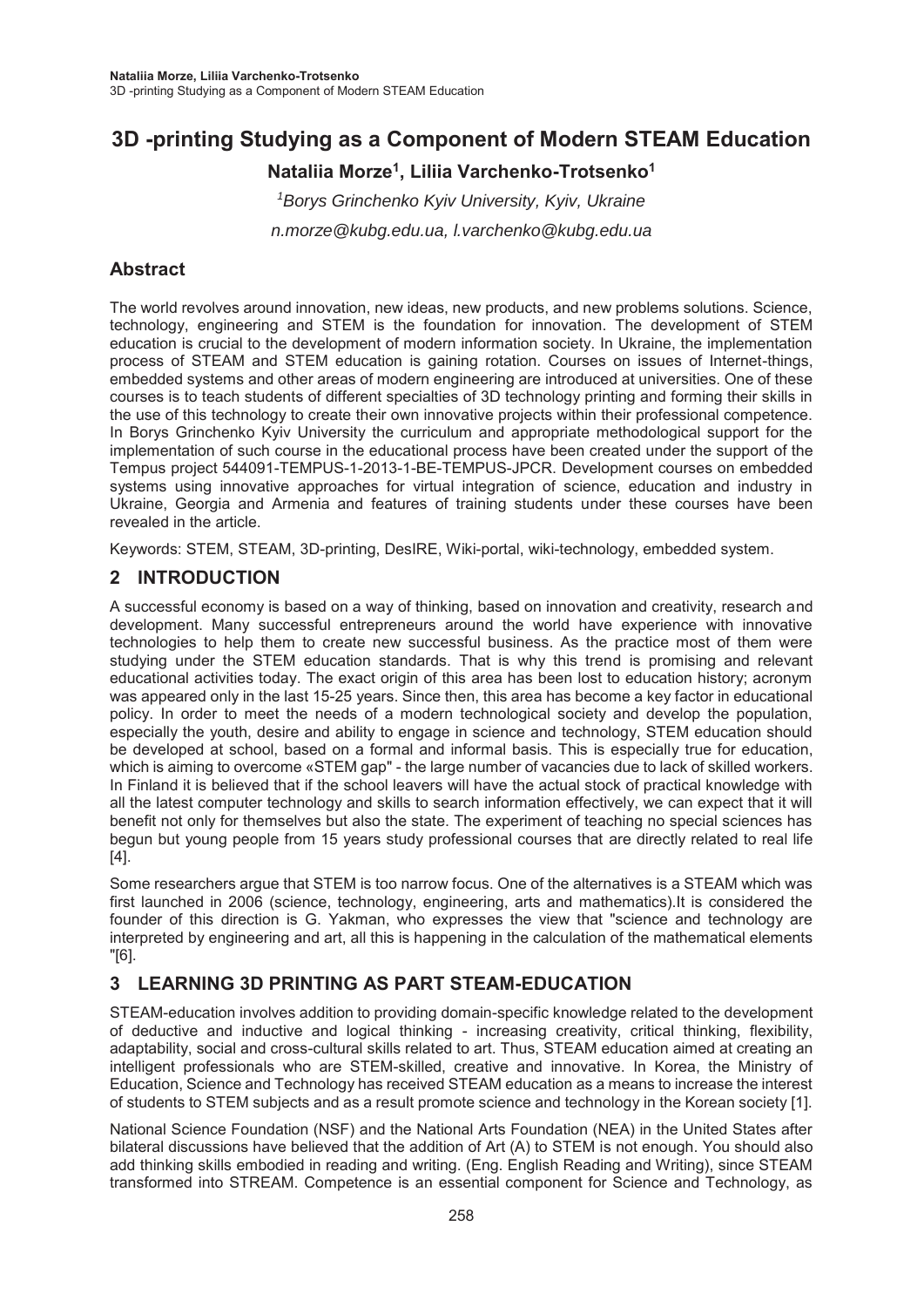

experts are able to write projects and experiments, writing reports properly communicate and collaborate. STEAM and STEM education provides motivation to study practical synergy of science, technology, mathematics, engineering and the arts. The principles of STREAM education include:

- 1. Practical integration of science and skilled: model is based on researches using instructions that combine practical training, analysis, synthesis, vocabulary, discuss and organize data.
- 2. Providing opportunities for learning through research, reading, writing and math skills using a scientific context.

Increased interest in students of all specialties is the use of 3D-printing (in the context of a combination of scanning-printing-design) in the educational process. A distinctive feature of modern society is the rapid development of the IT-industry, robotics, nanotechnology, 3D-printing and the Internet-things, causing the need for skilled professionals in the global arena and at least basic skills in each. Currently 3D-printing in education is novelty in some extent, it is most used in engineering and physics, but creative use of 3D-printing is biology and other sciences is rapidly developing. [8]

3D-printing technology is especially interested in students of specialty "Primary School" and "Design". Students polls at Borys Grinchenko Kyiv University might show the main reasons for interest and combine them into categories:

- Interest in innovative technologies for the production.
- The use of 3D-printing in various fields.
- Ability to create new objects.
- Design work.
- Experience for a future career.
- New knowledge.
- Practical skills.

Students are offered interesting options for using 3D-printing technology - for history, interior design and more. Under the polls it was developed the program of additive technology education for students of different specialties (Table. 1)

| <b>Topic</b>                                                                                                                                                             | <b>Description</b>                                                                                                                                       |
|--------------------------------------------------------------------------------------------------------------------------------------------------------------------------|----------------------------------------------------------------------------------------------------------------------------------------------------------|
| <b>basic</b><br>3D-printers:<br>concepts Stages of<br>training models for 3D-<br>printing. Features models.<br>Requirements for<br>3D<br>models and types of<br>printing | What is a 3D-printer and what types are.<br>3D-printing technology. Materials for 3D-<br>printing. Areas of use of printed models.<br>New in 3D-Printing |
| Stages of training models<br>for 3D-printing. Features<br>models. Requirements for<br>3D models                                                                          | The concept of the format STL, G-code,<br>raft, Supports, delamination,<br>filling<br>models. Features 3D-model, which will<br>be published              |
| 3D design                                                                                                                                                                | Working with service Tinkercad. Plane.<br>adding objects, forming holes, ready<br>models import, export                                                  |

Table 1: The training course.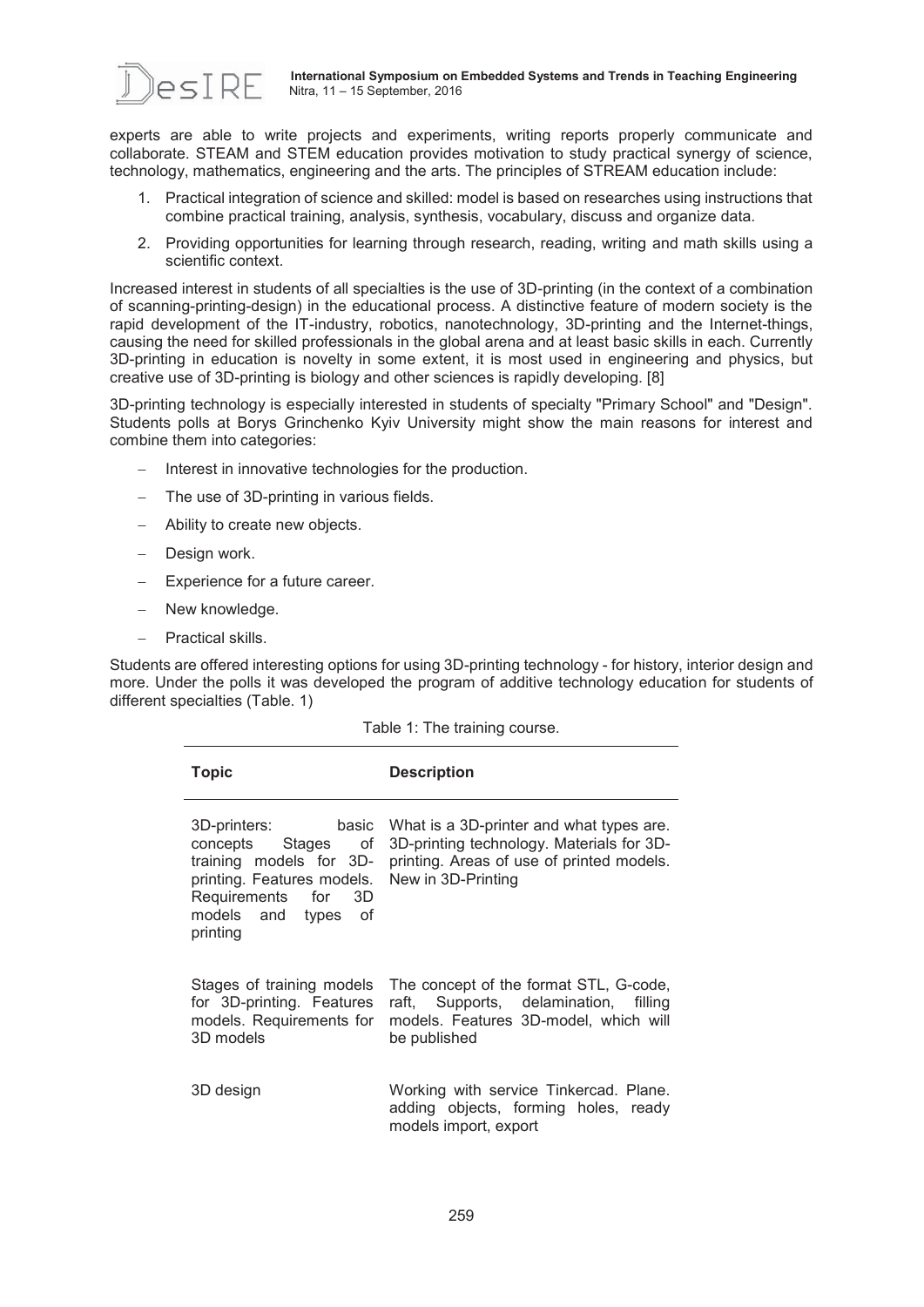| Slicing<br>model<br>and<br>configure print settings | Training models for print, configure print<br>settings (heating table, extruders, rafts,<br>Supports and filling)     |
|-----------------------------------------------------|-----------------------------------------------------------------------------------------------------------------------|
| 3D models                                           | Printing and correction of Getting to know the printing process<br>models and further correction of finished<br>model |
| Project work                                        | Implementation of the joint<br>project<br>"Dream University"                                                          |

During the 2016 in the framework of the international project Tempus DesIRE for implementing technology 3D-printing in the educational activities of the university introduced the appropriate elective course students for different specialties «Technology of 3D-Printing". It was a project on Wiki portal Borys Grinchenko Kyiv University for technical support [5] (Figure 1).

#### 3D друк - від теорії до практики



Навчальні матеріали [ред.] • 3D принтери: основні поняття та види друку • Сфери використання 3D-друку • Правила 3D друку

#### Figure 1: Project on Wiki portal

Wiki-portal was created as a platform for implementation of educational technologies aimed on the active students and teachers, all members of the educational process. Wiki portal operates on the technology «wiki». Using the wiki-technology is possible without any effort to place a variety of educational web resources, share ideas, re-use web resources are based on the contribution of many participants [2]. The main feature of the technology is that any person can register and write in an article for specific requirements. Other members can build upon it and make changes. The history of each article creation is kept. [3] It allows a large number of users to work on one e-resource, add items to discuss, insert images, polls on video, audio, maps, skills and other resources that implement electronic collaboration to create a shared resource.

In this project, students can learn the theory, find its complement, participate in discussions, find plenty of useful references and see the practical problems.

The students' polls showed that students of non-technical specialties study additive technologies and implement them in future professional activities with interesting. The most interesting thing for students is a 3D-design slicing and 3D-printing settings, printing and correction model (Figure 2):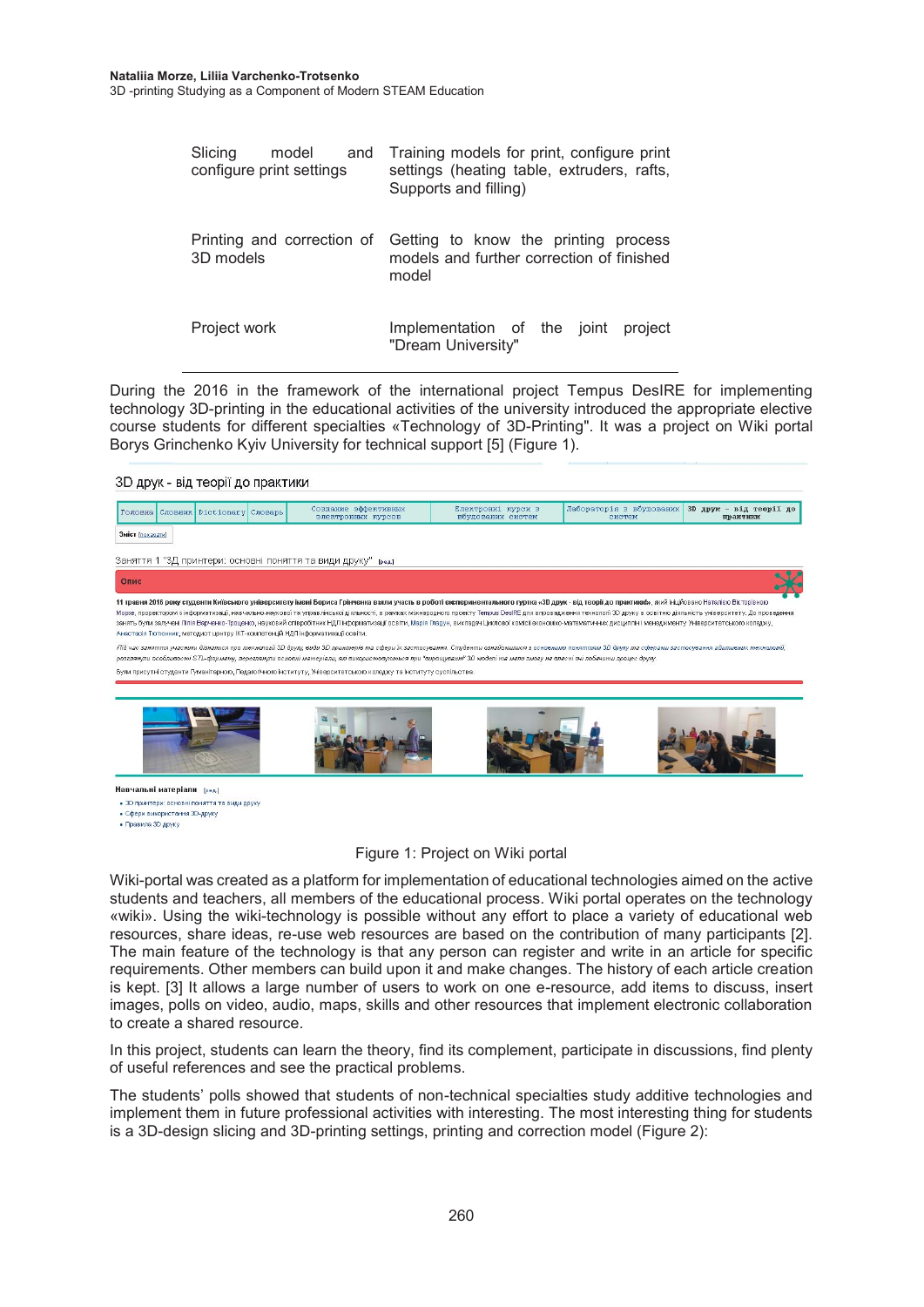

**International Symposium on Embedded Systems and Trends in Teaching Engineering**  $\mathsf{e}_\mathsf{SI}$   $\mathsf{R}\mathsf{E}$  International Symposium on B



Figure 2: Respondents' answers on topics of interest group.

The most useful for students were activities such as practical exercises, discussions and homework (Figure 3):



Figure 3: Respondents on learning activities.

Students believe that learning 3D-printing is developing such competencies and skills as abstract thinking, evaluating their own activities and electronic communications mostly (Figure 4):



Figure 4: Respondents' answers on skills and competencies that develop 3D-printing study.

All the students said that in the future they would plan to use the acquired skills actively.

Based on surveys of student satisfaction we can draw conclusions about the feasibility of implementing elective discipline next year for students of all specialties - 84.6% answered yes to the question about the need for the introduction of such subjects, 15.4% - difficult to determine.

Students also said that 3D-printing could be used actively in the development of embedded systems for different areas of life and directly to their specialties.

## **Conclusions**

In Ukraine, the implementation process of STEAM and STEM education is gaining rotation. Courses on issues of Internet-things, embedded systems and other areas of modern engineering are introduced at